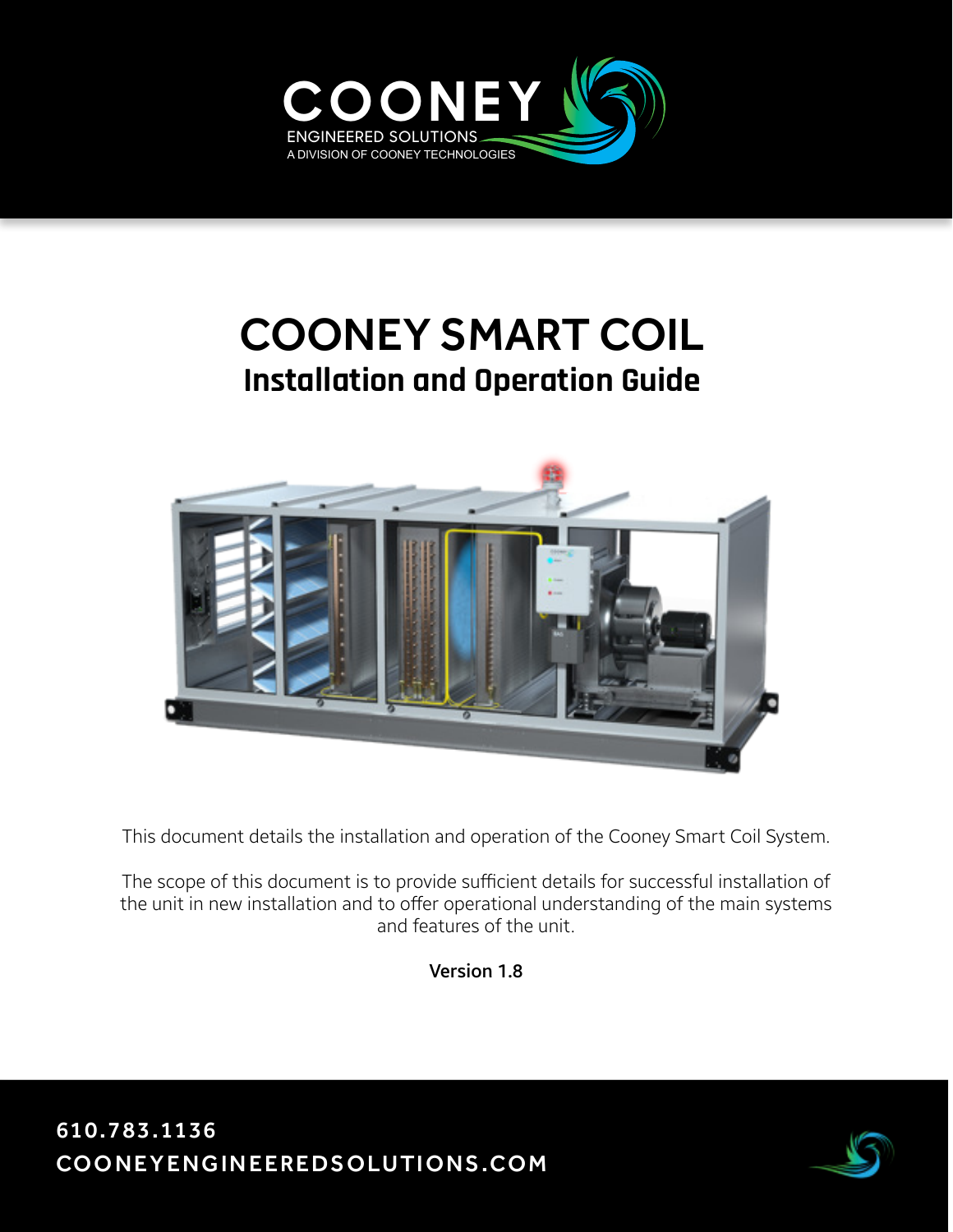

# **TABLE OF CONTENTS**

| $\boldsymbol{p}$ |
|------------------|
|                  |
|                  |
|                  |
|                  |
|                  |
|                  |
|                  |
|                  |
|                  |
|                  |
|                  |
|                  |
|                  |
|                  |
|                  |
|                  |
|                  |
|                  |
|                  |
|                  |
|                  |
|                  |
|                  |
|                  |
|                  |
|                  |
|                  |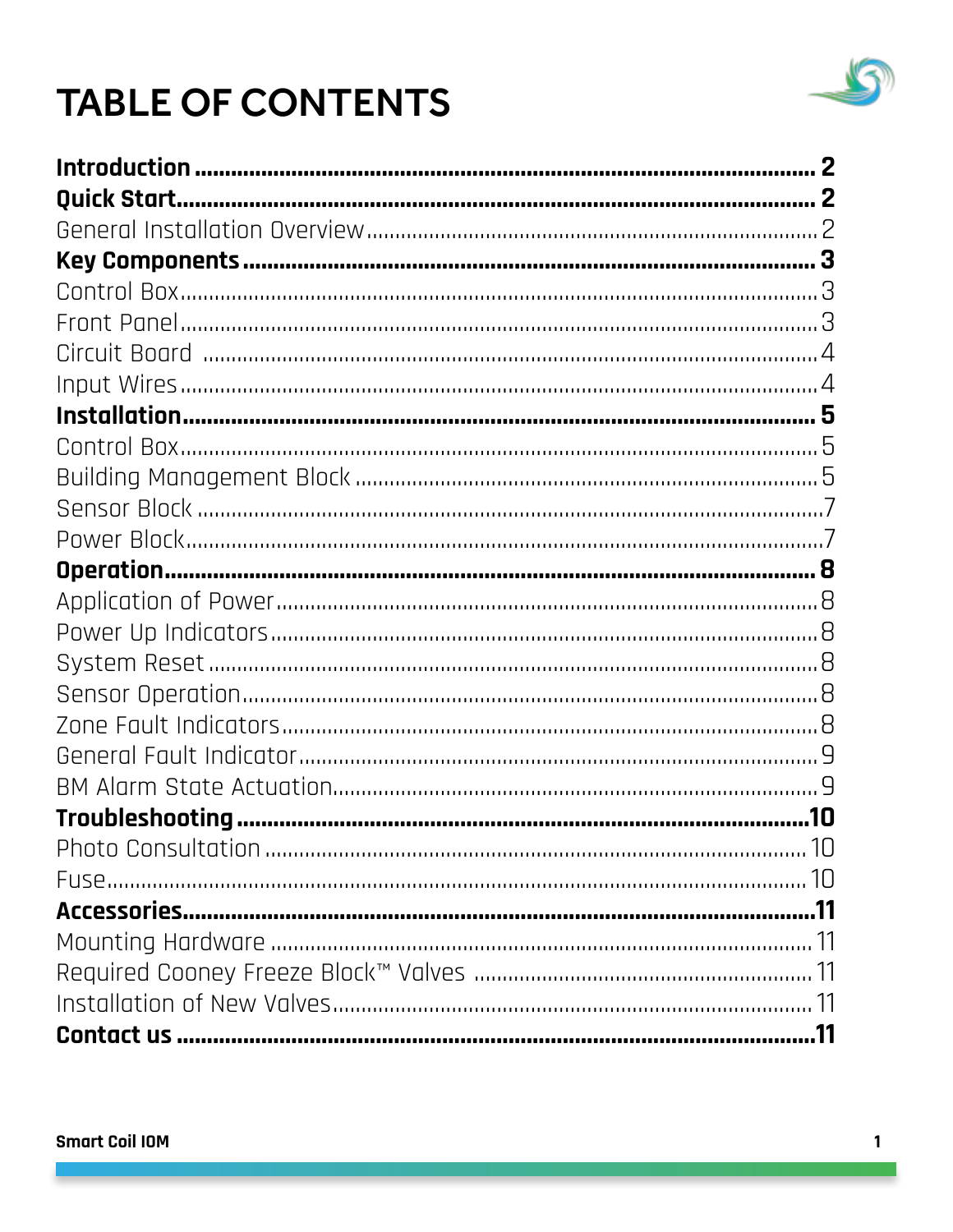# <span id="page-2-0"></span>INTRODUCTION

The Cooney Smart Coil System features a reliable sensing system which works hand in hand with the Cooney Coil Freeze Block™ System valves.

The role of the Cooney Smart Coil System is to monitor up to 30 Freeze Block™ Valves 24/7 and to take Alarm Actions on one or more Protection Events.

In the standard configuration, Alarm Actions are the following:

- 1. Illuminate the internal LED light specific to zone activated.
- 2. Illuminate the Front Panel Red Alarm Lamp.
- 3. Trigger a relay to Building Management systems that indicates an Alarm State.

The front panel and inside of the Cooney Smart Coil System are pictured here.





# QUICK START

## **General Installation Overview**

- 1. Locate all Freeze Block™ Valves on the coils
- 2. Install Clips (figure 1) on to the valves
- 3. Install Sensors (figure 2) into the clips
- 4. Mount Control Box (figure 5) in desired location
- 5. Run Sensor cables from the valve(s) to the box
- 6. Input sensor leads to control box terminal strips
- 7. Supply appropriate power to the box
- 8. Test each sensor for functionality





Figure 1: Clip

Figure 2: Sensor



Figure 3: Sensor Installed

Figure 4: Valve Mated with Clip





Control Box



Figure 6: Clip + Sensor Installed

**Smart Coil IOM 2**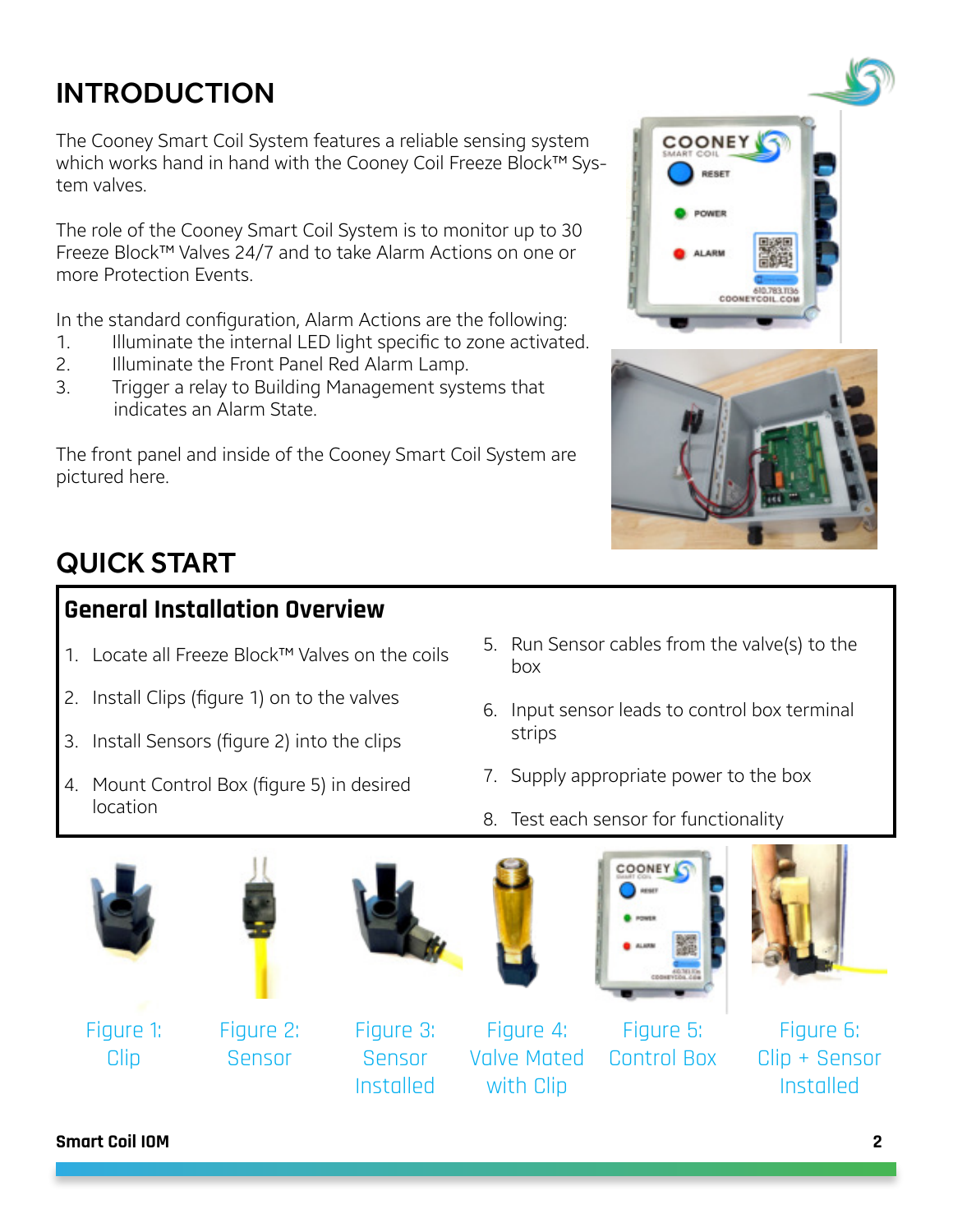# <span id="page-3-0"></span>KEY COMPONENTS



Important elements of the Cooney Sensing Unit are the:

- Control Box
- Front Panel
- Functional Blocks of the Internal Circuit Board: Front Panel Block, Sensor Block, Power Block, Building Management (BM) Block and Fuse.
- Sensor Leads
- Sensor Labels
- Clips
- Panel Sticker

These elements are summarized in the following section to familiarize the reader and covered in greater detail as explained for association to installation or operation in further sections of this document.

### **Control Box**

The Control Box enclosure is a left hinged, front lid, snap lock, gray Fiberglass / Polyester NEMA 4 rated 8" wide  $\times$  10" tall  $\times$  6" deep junction box.

There is a metal mounting backplate with electrically connected metal mounting standoffs for the Circuit Board.

### **Front Panel**

You can see from Illustration 1, there are three active front panel elements:

- 1. Blue Reset, which is a press switch.
- 2. Green Power Indicator lamp.
- 3. Red Alarm Indicator lamp.



Illustration 1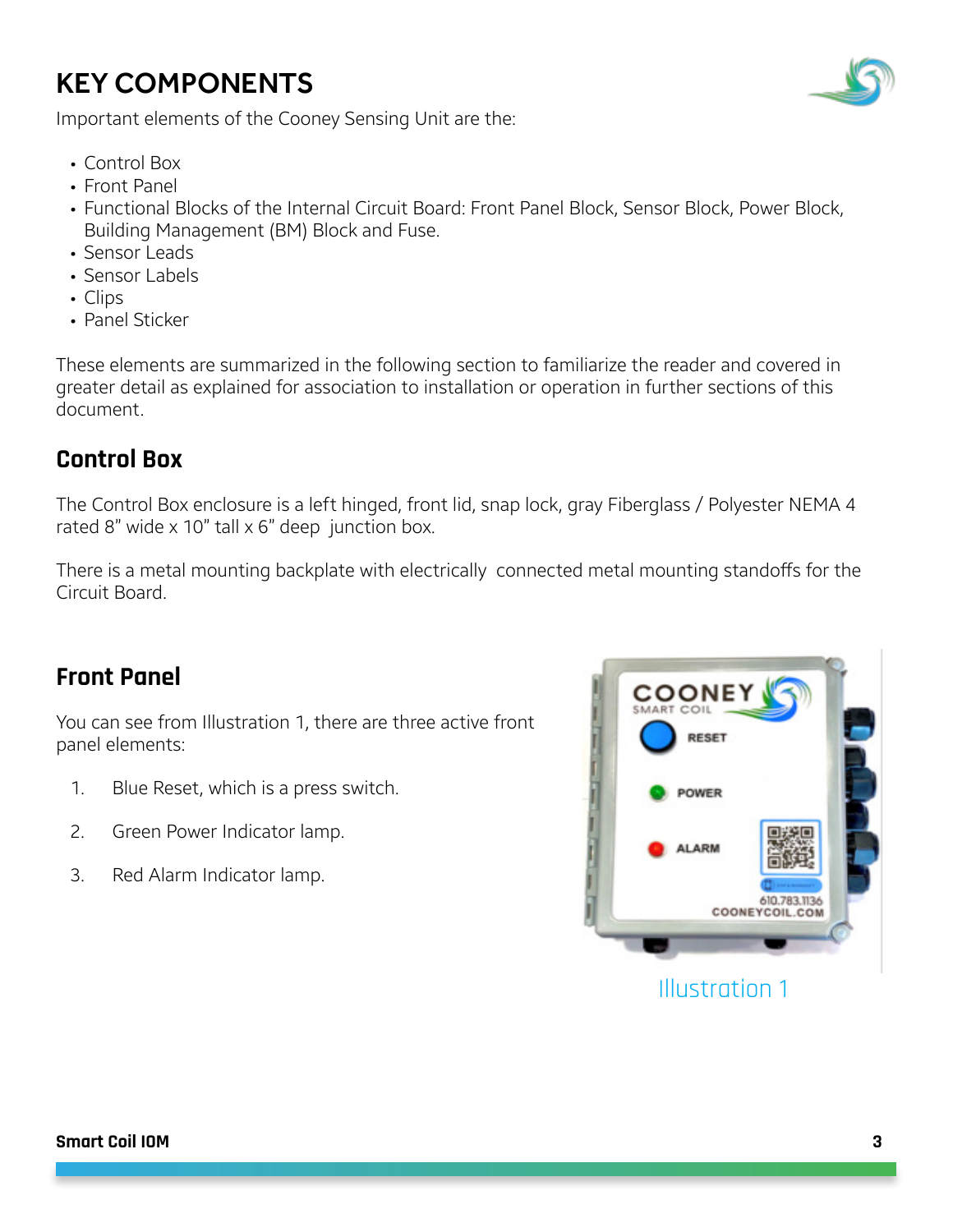### <span id="page-4-0"></span>**Circuit Board**

Shown here in illustration 2, the Circuit boards is mounted to the metal mounting plate of the Enclosure with four mounting screws and has the following functional blocks.

### **Front Panel Block**

Labeled J2, this 6 connector Screw Terminal block provides connectivity to the Front Panel features as described previously via the Front Panel Wire Bundle.

#### **Sensor Block**

The Sensor Block is comprised of 6 Zones, each being a 10 conductor spring tensioned terminal block, labeled (J4 – 9) which accept up to 5 Signal / Ground pairs for a total of 30 inputs from remote sensors.



### Illustration 2

### **Power Block**

Depending upon which option is selected, labeled either (J1) - 120VAC or (J10) - 24 VAC input, the power block is a three conductor screw terminal which accepts Line, Neutral and Ground inputs, providing power to the Smart Coil System.

#### **Building Management Block**

Interface to a building management automation system is offered with a three conductor screw terminal labeled J3, with a center common, and Normally Open, Normally Closed counterparts.

#### **Fuse**

Onboard 12v DC power is protected from the AC input side via the 2A fuse labeled F1.

#### **Input Wires**

To maintain the water-tight and outdoor ratings of the enclosure, all wiring (power, sensor leads and output) enters the Enclosure via waterproof conduit .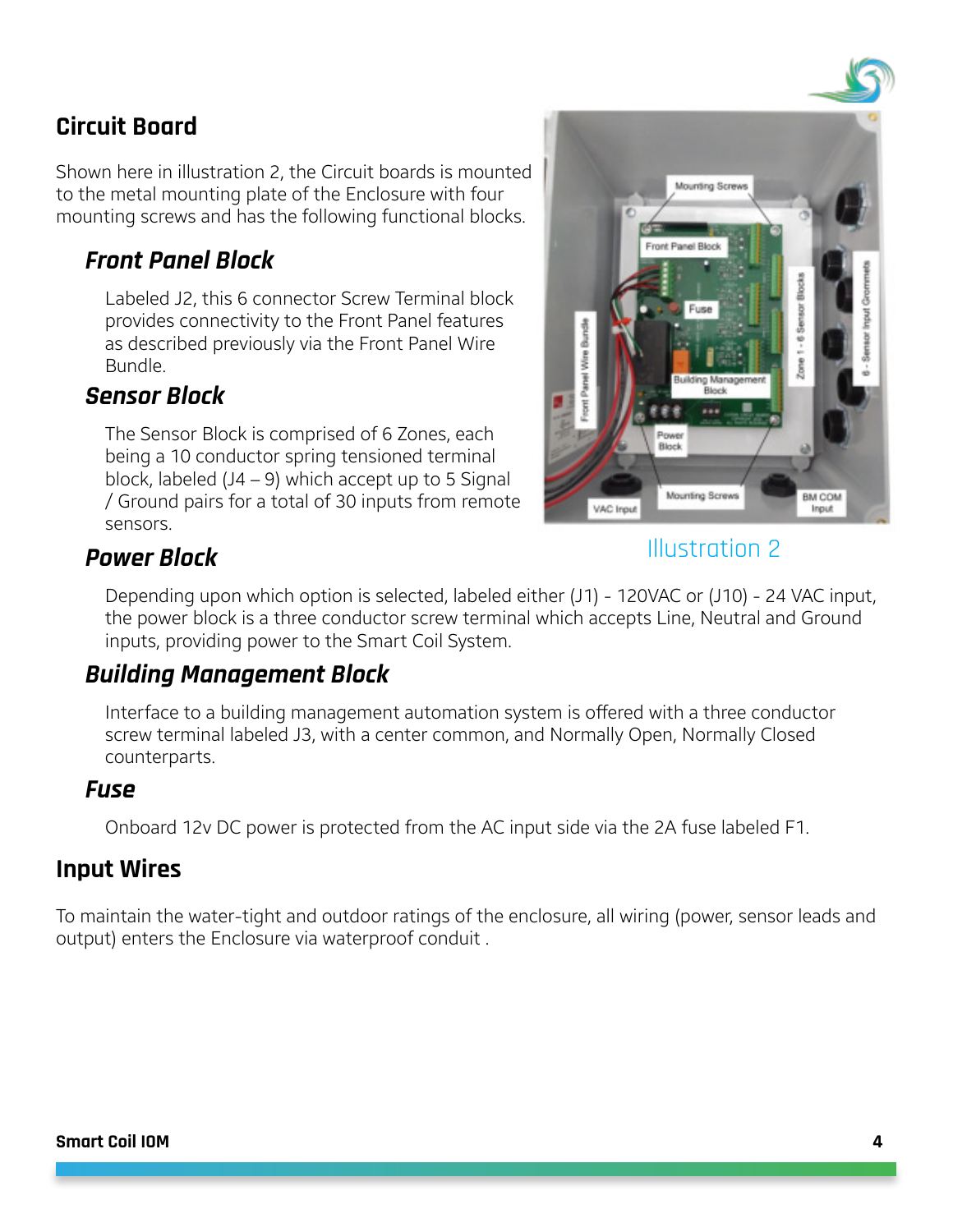# <span id="page-5-0"></span>INSTALLATION

### **Control Box**

Mount the control box in an accessible location, either inside or outside of the air handler, using the provided mounting hardware. Illustration 3 shows the proper application of the optional mounting tabs.

Ensure the control box location can be reached by all sensor leads. If you are mounting the control box outside of the air handler, cut a hole in air handler wall to run sensor leads through. The hole size will vary based on the number of leads.<br> **Illustration 3** 

### **Building Management Block**

A 3 conductor Screw Terminal Block (J3) is provided for external monitoring. The terminal block is connected to a double pole single throw (DPST) dry contact relay which is actuated by the Alarm State.

Note: This Alarm State indicator is a passive switch and meant for low voltage applications of 48 Volts or less and 4 amps max applied. It is not fused.

As labeled, pins 1 & 2 are Normally Open (NO) and pins 2 & 3 are Normally Closed (NC) during Non-Alarm conditions (no valve deployment).

During an Alarm State, pins 1 & 2 are closed and pins 2 & 3 are open, indicating that one or more valve(s) have deployed. The output will remain in the Alarm State until the fault condition has abated and the reset button is manually pressed.

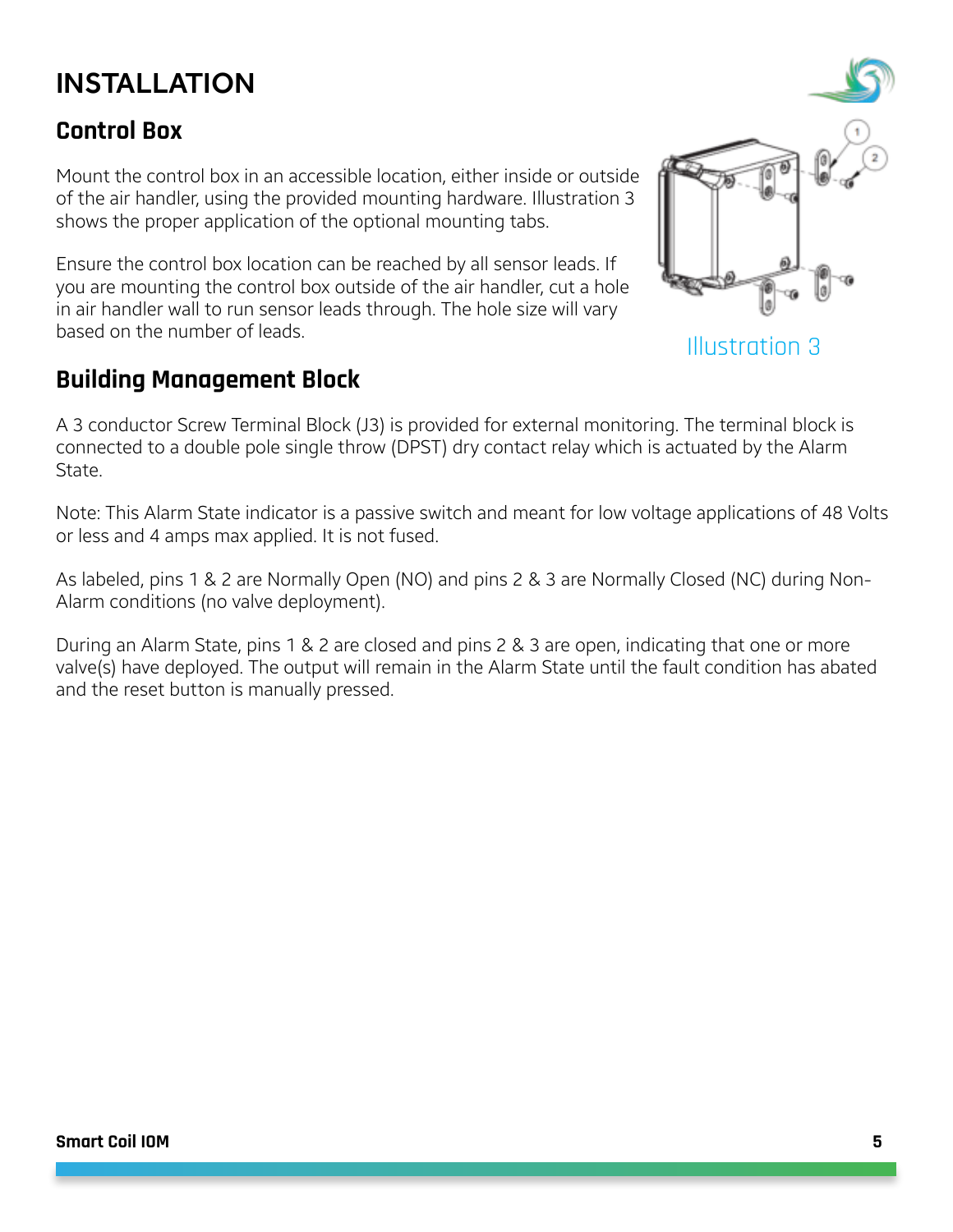

Illustration 4: Circuit Board Diagram

Installation of BM wiring should enter the enclosure and be connected appropriately to the J3 terminal. Loosen the vertical screw of each terminal to allow for conductor placement, and then tighten the screw to compress and secure the wire conductor lead at each port. Do not over tighten the screw terminal. Snug torque is suggested.

#### **Smart Coil IOM 6**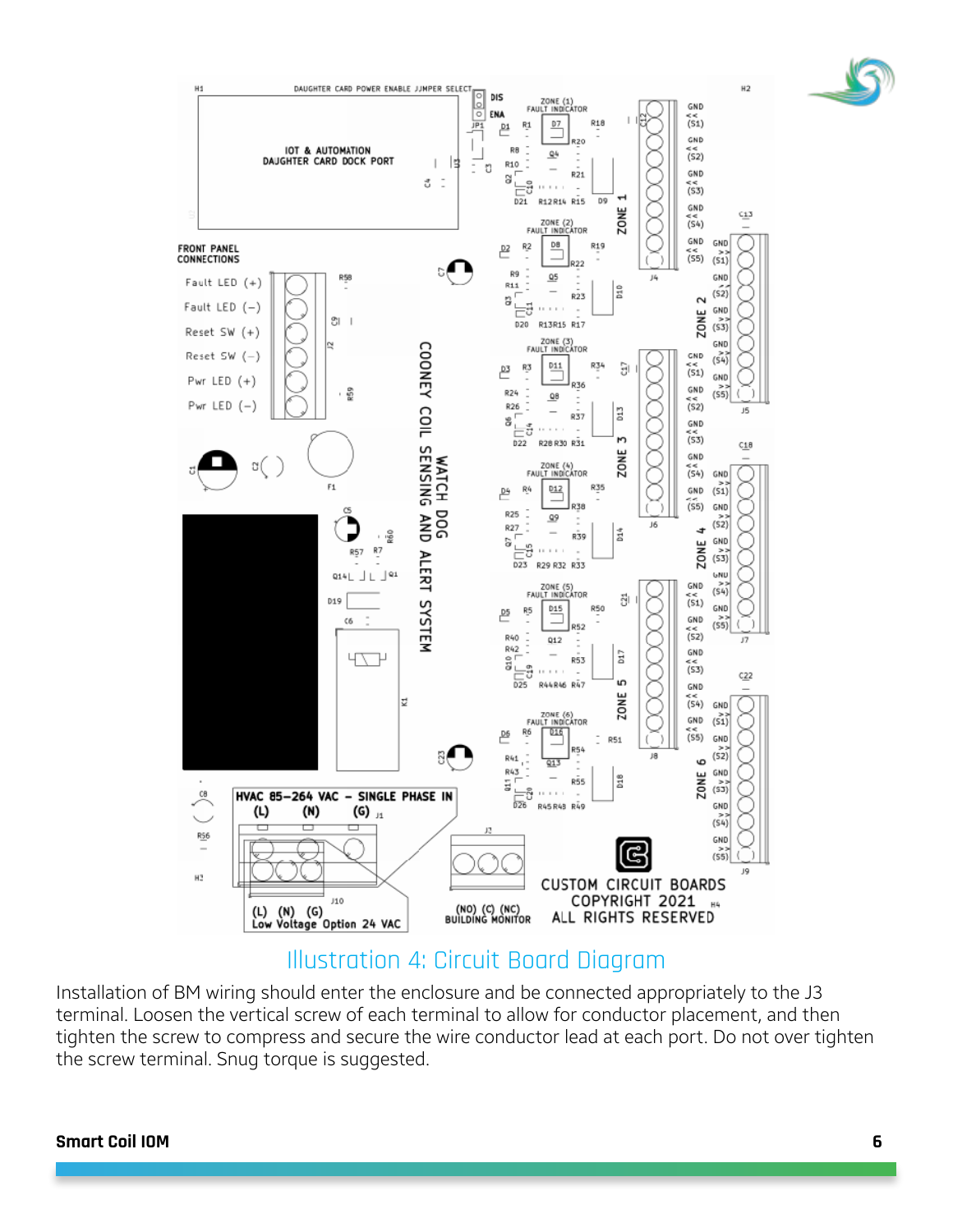### <span id="page-7-0"></span>**Sensor Block**

The sensor block is comprised of six fault detection zones and six associated Terminal Connectors labeled J4, J5, J6, J7, J8, J9 for Zone 1, Zone 2, Zone 3, Zone 4, Zone 5, Zone 6 respectively.

Each Terminal Connector has 10 spring tensioned wire lead inputs that are identified with Signal / Ground Pairs to accommodate up to 5 Sensor Input cable pairs per connector.

You can see from Illustration 4 that markings on the board at each Connector indicate GND >> S(n), to identify the Signal / Ground Pairings.

In this case, both the shield and neutral (white) conductor of the Sensor Cable would be twisted together and installed to the Ground Side of the Sensor / Ground Pair Input.

Sensor conductors are placed into the barrel of each contact input by first depressing the orange spring tension control with a small flat blade screwdriver, insert the conductor lead and release.

## **Power Block**

There are two power options for the Cooney Smart Coil System: 120VAC and 24VAC. Visually determine which Power Option to be installed and make the appropriate connections. Illustration 6 to the right characterizes the power block for a 24VAC version, as opposed to the 120VAC version shown in illustration 4 above.

For 120VAC function, the J1 connector will be populated with a threeconductor terminal barrier HV block and align to the above: (L) (N) and (G) markings. 24VAC function will populate J10 with a low voltage, three conductor screw terminal block and align to the (L) (N) and (G) markings below.

In either case, first ensure that no power is applied to the supply input lines prior to working with these potentially dangerous conductors.

Connection should be made in all cases with Single Phase AC voltage using three conductor lines of Live, Neutral and Ground. These should be installed to the associated screw terminal marked (L), (N) and (G) respectively.

Loosen the vertical screw of each terminal to allow for conductor

placement, and then tighten the screw to compress and secure the wire conductor lead at each port. Do not over tighten the screw terminal. Snug torque is suggested.







ë

WATCH I<br>SENSING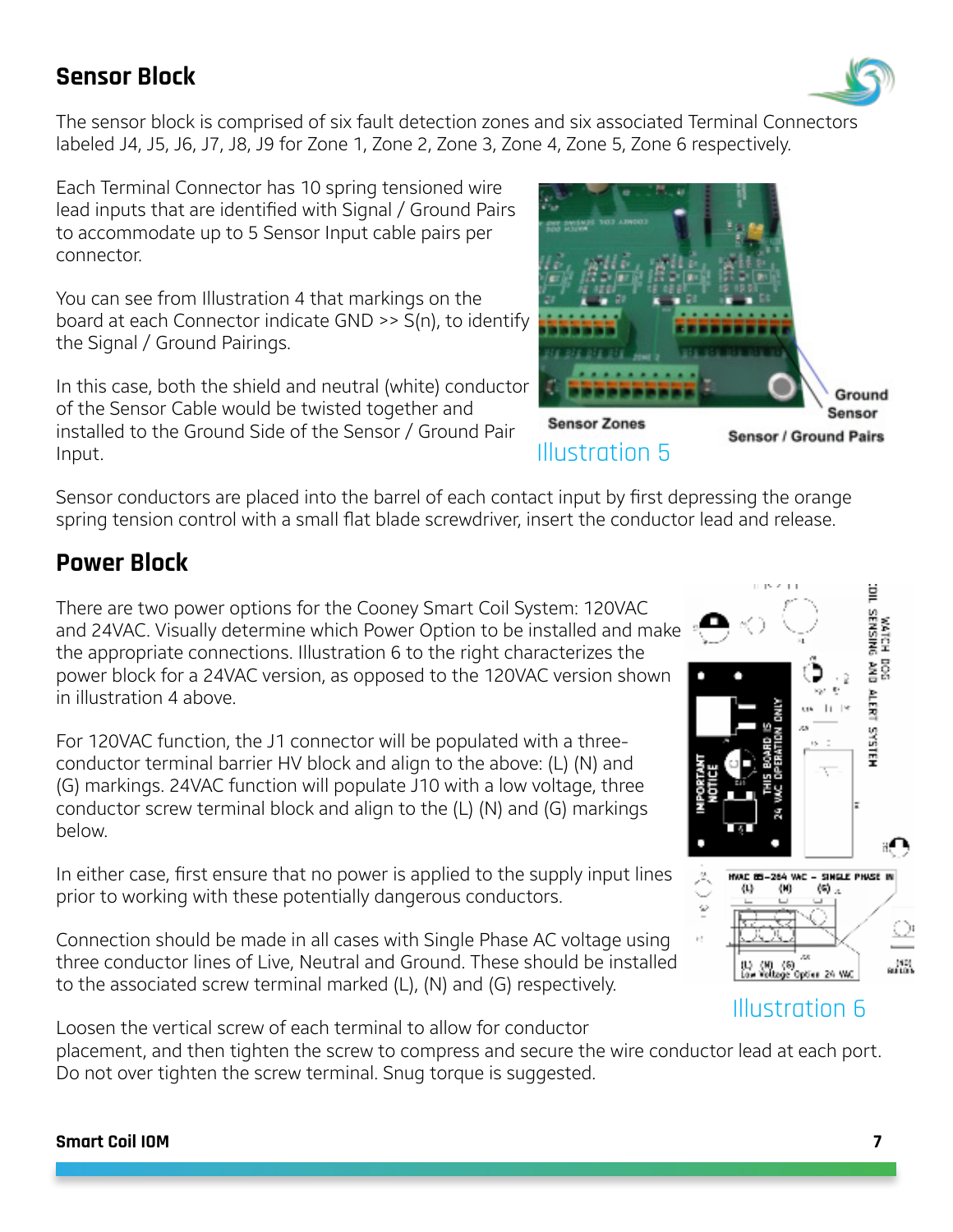# <span id="page-8-0"></span>**OPERATION**



For a successful and smooth installation, first make a quick verification of proper connections to the Power Block, Sensor Block, BM Block and insure that the Unit is securely mounted. Following this review, complete the following steps to determine success of the installation.

## **Application of Power**

At this time, power can be applied from the supply breaker panel.

### **Power Up Indicators**

Once power is supplied, you should observe the following state:

- 1. Front Panel Green Power lamp lit.
- 2. Front Panel Red Alarm lamp lit.
- 3. Building Management Relay set to Alarm State.
- 4. Six LED Zone indicators on the PCB are lit.

If this is not the condition, remove power and reassess the connections on the Front Panel Connector, Sensors and VAC.

## **System Reset**

If the Alarm Lamp is lit, press and release the Front Panel Reset Button once. This should cycle the system to Ready state which is summarized as:

- 1. Red Front Panel Alarm lamp is no longer lit.
- 2. Building Management Relay resets to Ready State.
- 3. Six LED Zone indicators on the PCB are no longer lit.

The system is now in Ready State, or Operational State.

### **Sensor Operation**

Sensor operation has three tiers of action with Zone Fault indicators, General Fault Indicator and BM Alarm State actuation. All of which should be verified.

# **Zone Fault Indicators**

On the circuit board, you will note six zone fault indicators which are identified as Zone (1) Fault Indicator to Zone (6) Fault Indicator. These respectively match the six Sensor Blocks and are used to help narrow which zone(s) are at fault. Following system reset, these six indicators should not be illuminated. If one or more is illuminated there is a sensor fault being actively detected on the offending Zone.

#### **Smart Coil IOM 8**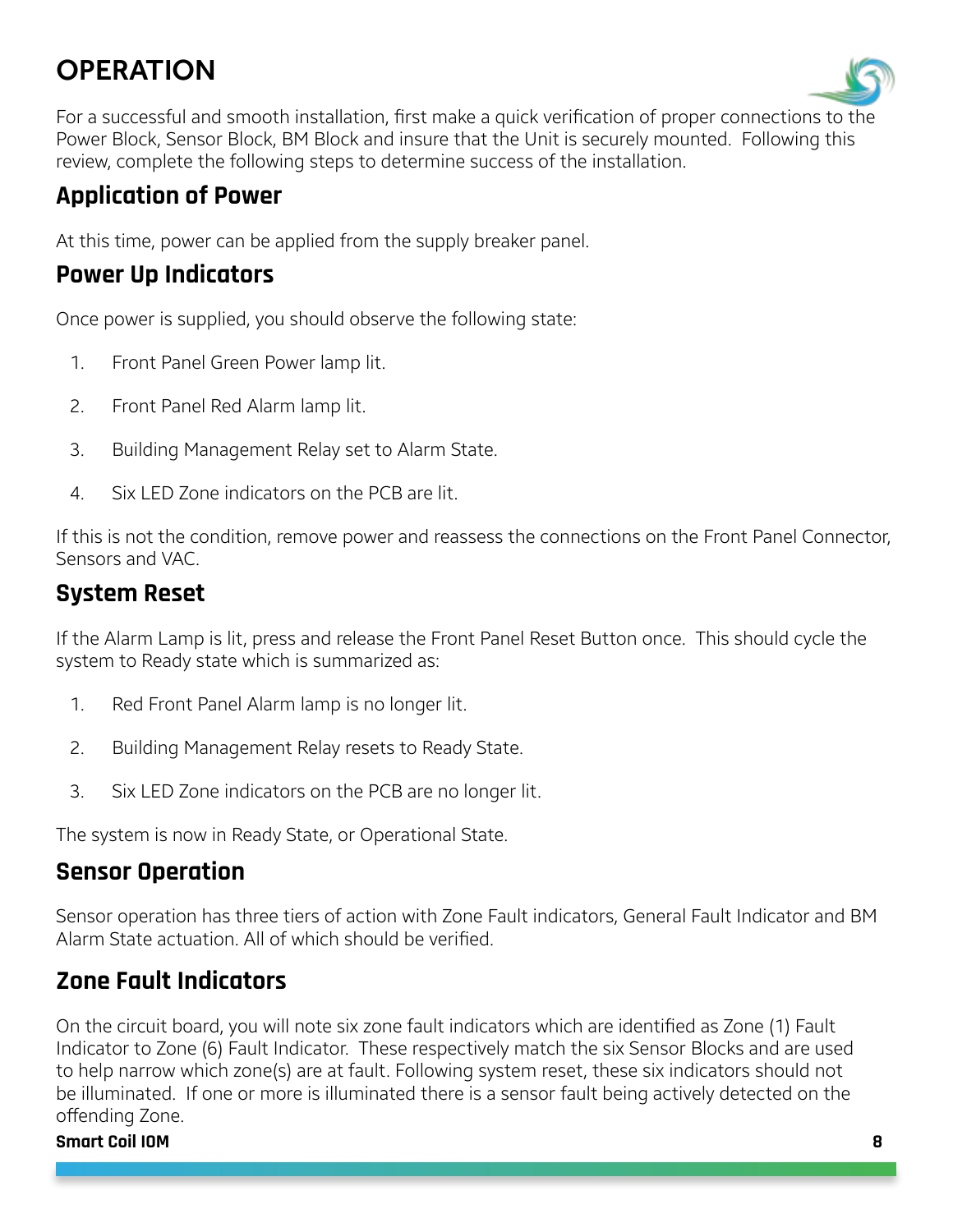### <span id="page-9-0"></span>**General Fault Indicator**



As earlier mentioned, this is the Front Panel Red Lamp, which illuminates to indicate that one or more of the Zone Fault indicators has been triggered and that the system is in an Alarm State. A System Reset should clear this condition, also assuming that no Zones are in fault.

### **BM Alarm State Actuation**

Finally, the Building Management output indicates the System state by toggling the relay condition which is connected to the BM Terminal Block.

As mentioned, in Ready State, continuity from (NO) to (C) is open circuit and (NC) to (O) is closed circuit.

During Alarm State, this continuity condition flips to indicate to the BM system that an Alarm

Condition exists; hence continuity from (NO) to (C) is now closed and (NC) to (O) is now open.

Following a System Reset, Ready and Alarm states can be induced for testing purposes with the following technique.

At one or more sensor inputs, dip the sensor end into a cup of water or squeeze the two leads simultaneously between a wet finger and thumb. This will simulate a Freeze Event / Valve Deployment and latch a fault in the associated Zone.

A latched fault will light the PCB Zone (n) Fault Indicator LED associated with the trip, Light the Red Front Panel Alarm lamp and toggle the Building Management Relay to Alarm State.

A Reset should clear this state and your installation is ready for Operation.

It is suggested to conduct this test cycle on each Sensor line.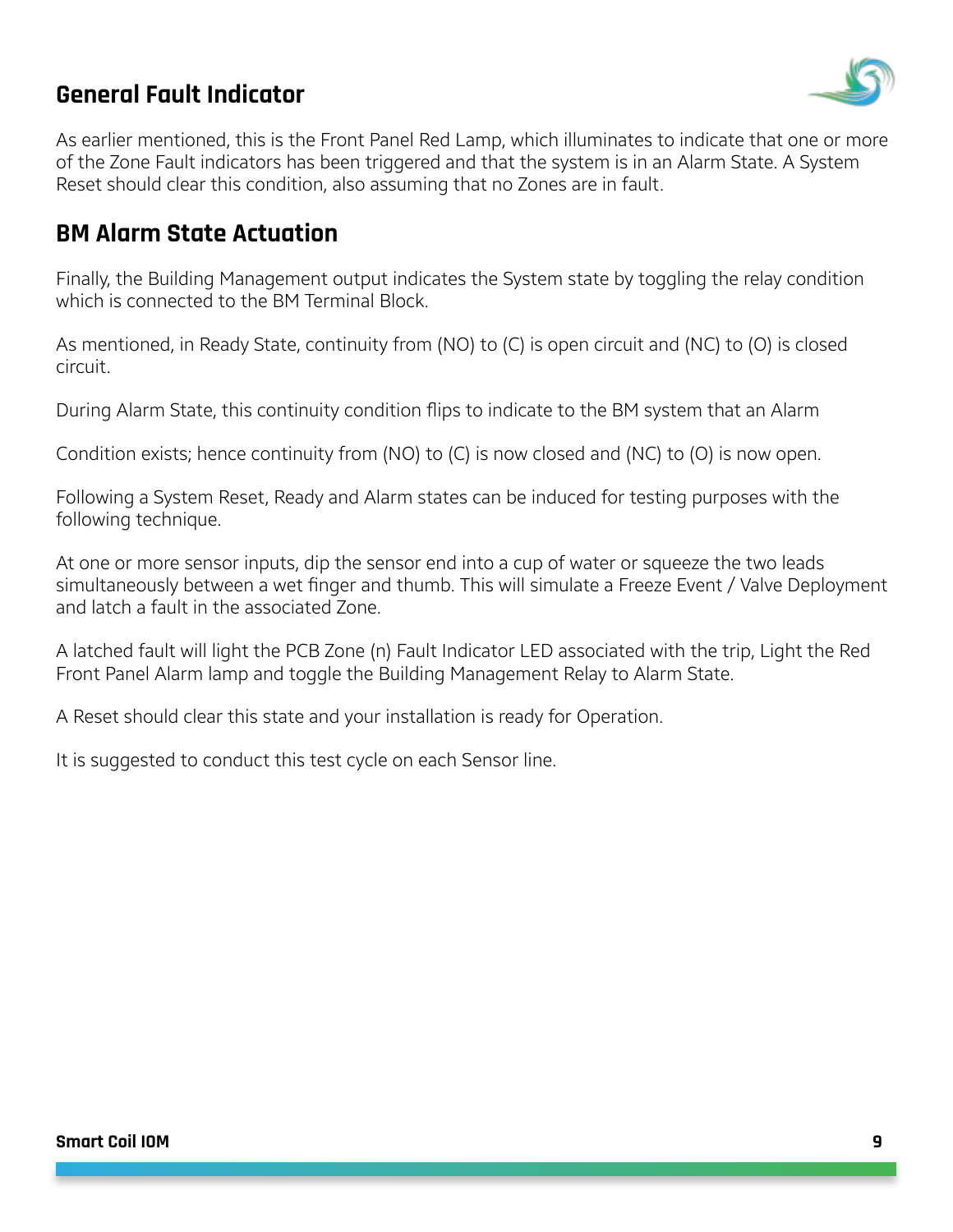# <span id="page-10-0"></span>TROUBLESHOOTING



### **Photo Consultation**

After verifying the connection steps above, if standard operation is not achieved, take a photo of both the Front Panel and inside the enclosure. For the inside shot, be sure and get the back side of the front panel which includes the Front Panel Wire bundle.

With those two photos, make a call to our engineering support at (610) 783-1136 and email the photos to info@cooneycoil.com.

#### **Fuse**

If is appears there is no power to the Circuit Board, as in the case that power is applied and all seven fault indicators did not light, then it may be valid to check the 12 v dc 2A fuse. If there is a blown fuse, it is best to make a visual inspection to determine cause. When this condition is cured, a new fuse may be reinstalled.

Replacement fuses can be commonly purchased from sources such as Digikey.

Replacement part number:

1 Fuse 2 Amp Fuse WK4957BK-ND Littlefuse